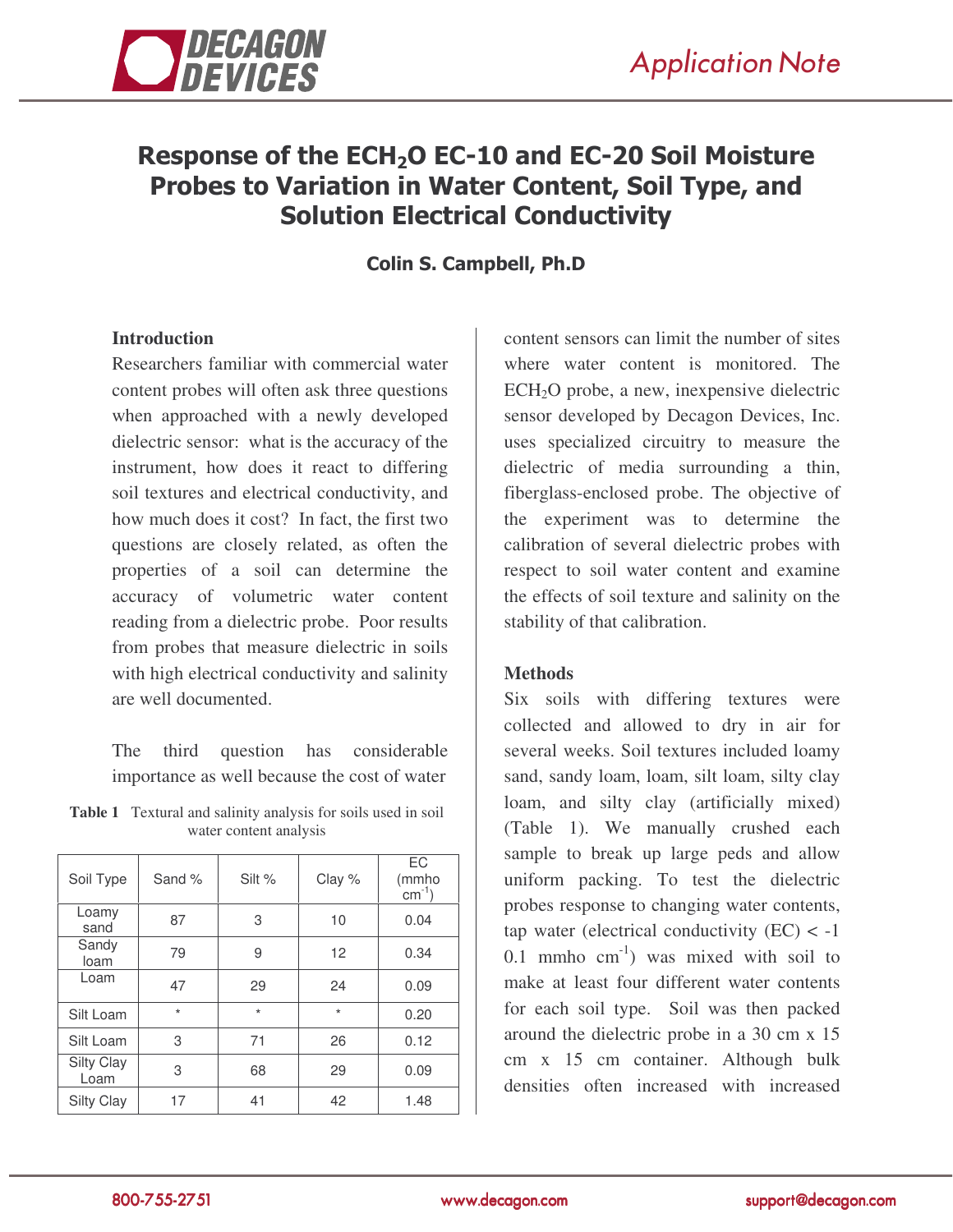



volumetric water content (θ), care was taken to standardize packing densities. Voltage outputs of probes packed in soil were recorded at each water content.

Salinity effects on probe output were also considered. To test the effect of higher EC, we made solutions of approximately 3.3 mmho cm<sup>-1</sup> and 12.9 mmho cm<sup>-1</sup> EC by adding 2 and 8 g, respectively, of NaCl to 1 liter of distilled water. These solutions were added to each soil type and measurements of θ and probe output were recorded for several water contents.

Seven dielectric probes were tested on each soil type and  $\theta$  to determine the stability of calibration between probes. An  $ECH<sub>2</sub>O$ sensor requires a fixed excitation voltage that produces an output voltage proportional to the dielectric of the medium surrounding it. A 20 ms excitation voltage was supplied to each sensor and the output voltage recorded. Four different excitation voltages, 2.5 V, 3 V, 4 V, and 5 V, were used to determine the effect of input voltage on probe output. Actual θ was calculated for each soil/water mix. Volumetric soil samples were collected using a hollow cylinder  $(16 \text{ cm}^3)$  and dried using a microwave oven for 10 min. Volumetric water content was determined using the difference in weight before and after drying, the soil weight, and the volume of the soil sample. Three samples were taken for each soil to evaluate θ.

Water content versus probe output data was plotted for each probe and soil type. Ideally, a standard calibration would apply to all soil types and salinities, so a single regression was plotted and any large deviations considered. In addition, differing input voltages were compared to consider bias in probe output based on excitation voltage.

#### **Results and Discussion**

Dielectric probes were found to have a near linear relationship to  $\theta$  for all soils tested (Fig. 1). Some scatter can be seen in the data, which is due in part to difficulties obtaining accurate measurements of θ. Dielectric sensors have a limited volume of measurement that decreases considerably with distance from the surface of the probe. Because it was likely that there were differences in bulk density between soil adjacent to the probe and at the soil surface, our inability to measure water content directly at the surface of the probe may have led to errors in actual θ.

A regression line through data for soil types with low to moderate sand content shows good correlation between θ and sensor output (Fig. 2). However, the trend of the data from sandy loam and loamy sand both exhibits regular bias in probe output that is separate from the random variation above and below the mean exhibited by other soils (Fig. 3). While the output of the sensor remains linear with θ, these data suggest soils with high sand content would benefit from individual calibration. Soils with high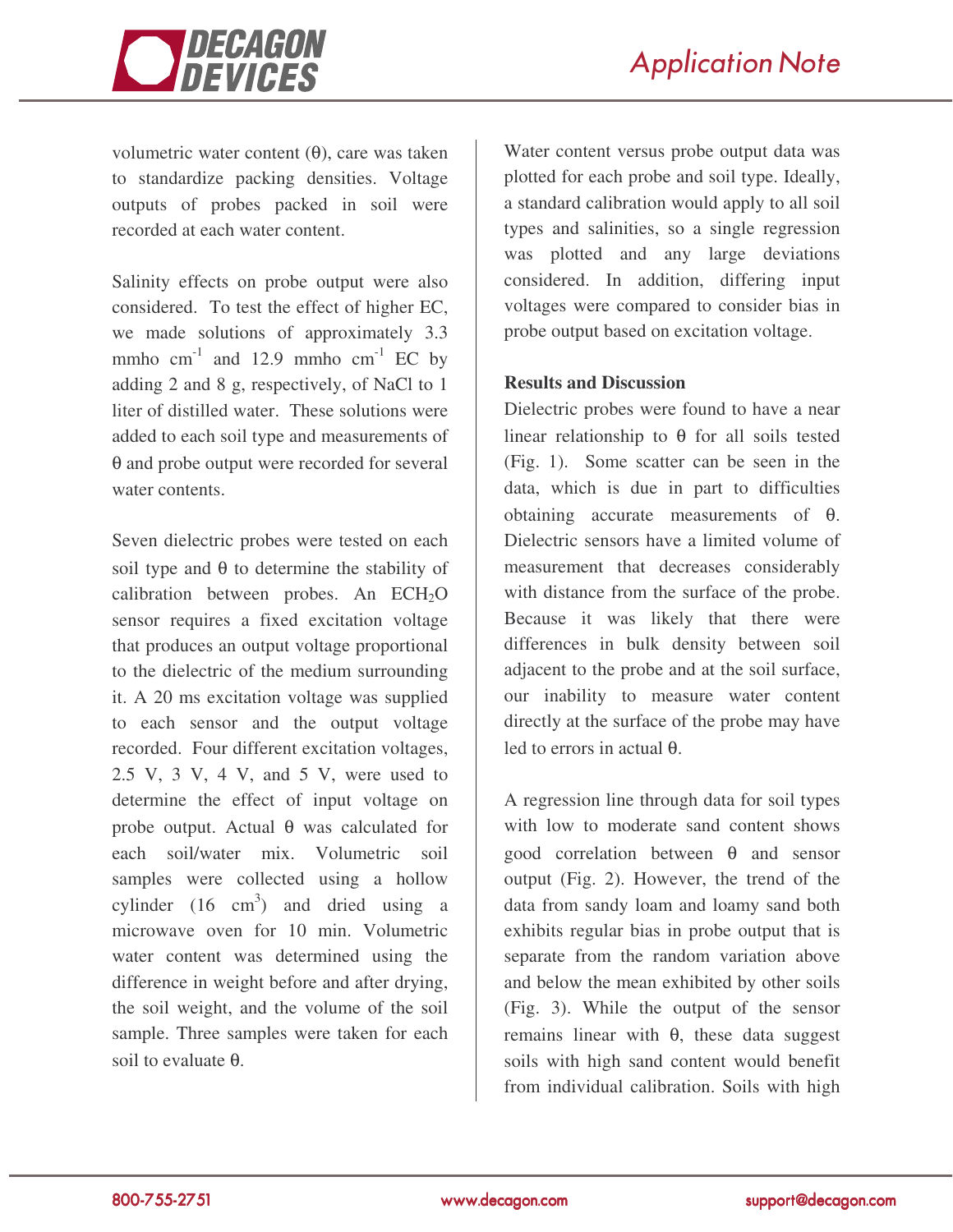

clay contents are also of interest because they have been shown to cause large errors in some dielectric sensor measurements. Our data show very little dependence of the ECH<sub>2</sub>O sensor on soil textures with moderate percentages of clay (Fig. 1).

Applying a 3.3 mmho  $cm^{-1}$  solution to soils did very little to shift the overall calibration line (Fig. 4) for soils with low to moderate sand contents. Figure 4 indicates the increased electrical conductivity of the soil solution did not shift the majority of the data outside the scatter of the tap water θ. However, when solution EC was increased to 12.9 mmho  $cm^{-1}$ , deviations from the standard calibration are much more apparent.

A calibration shift was much more evident in the measurements on sandy loam and loamy sand (Fig. 5). Bias in individual sensor output was insignificant for all probes tested. Using recorded outputs at each soil water content, scatter plots were made to compare individual probe output at a given θ with all other sensor outputs at the same θ. Figure 6 shows an example of sensor versus sensor plot and regression. Regression lines for all probes showed a maximum of  $\lt 4\%$ deviation from unity, suggesting that calibration is not probe-specific. This result is important as it allows standard calibration functions to be applied to multiple probe outputs when multiplexed.

Excitation voltage had no affect on the linearity of probe output. However,

increased excitation voltage did reduce the sensitivity ( $\Delta\theta$  per unit mV) of the probe 10, 16, and 21% for 3, 4, and 5 V excitation, respectively, compared to the 2.5 V input. Often, data recording devices are limited the range of input voltages that can be provided, so the flexibility of probe excitation is a common concern. These results suggest that higher excitation voltages can be supplied to the probe with only a small loss of sensitivity.

## **Summary**

Probe output was shown to be linear with  $\theta$ for all soil tested, but soils with high sand content had regressions that were considerably different from those of other soil types. Combining probe readings and  $\theta$ for all soils, we found that a standard calibration curve could be used to evaluate water contents to within  $\pm$  3%  $\theta$  for soils with low to moderate sand content. For soils with high sand content, soil-specific calibrations would be required for accurate measurements. Increasing soil solution EC had a small effect on probe output. Again, for soils with high sand content, that effect was much more pronounced, especially at solution electrical conductivities of 12.9 mmho cm<sup>-1</sup>. Differences in individual probes did not bias sensor output for the variety of soils we tested, suggesting a standard calibration can be developed for any probe and then transferred to all other probes.